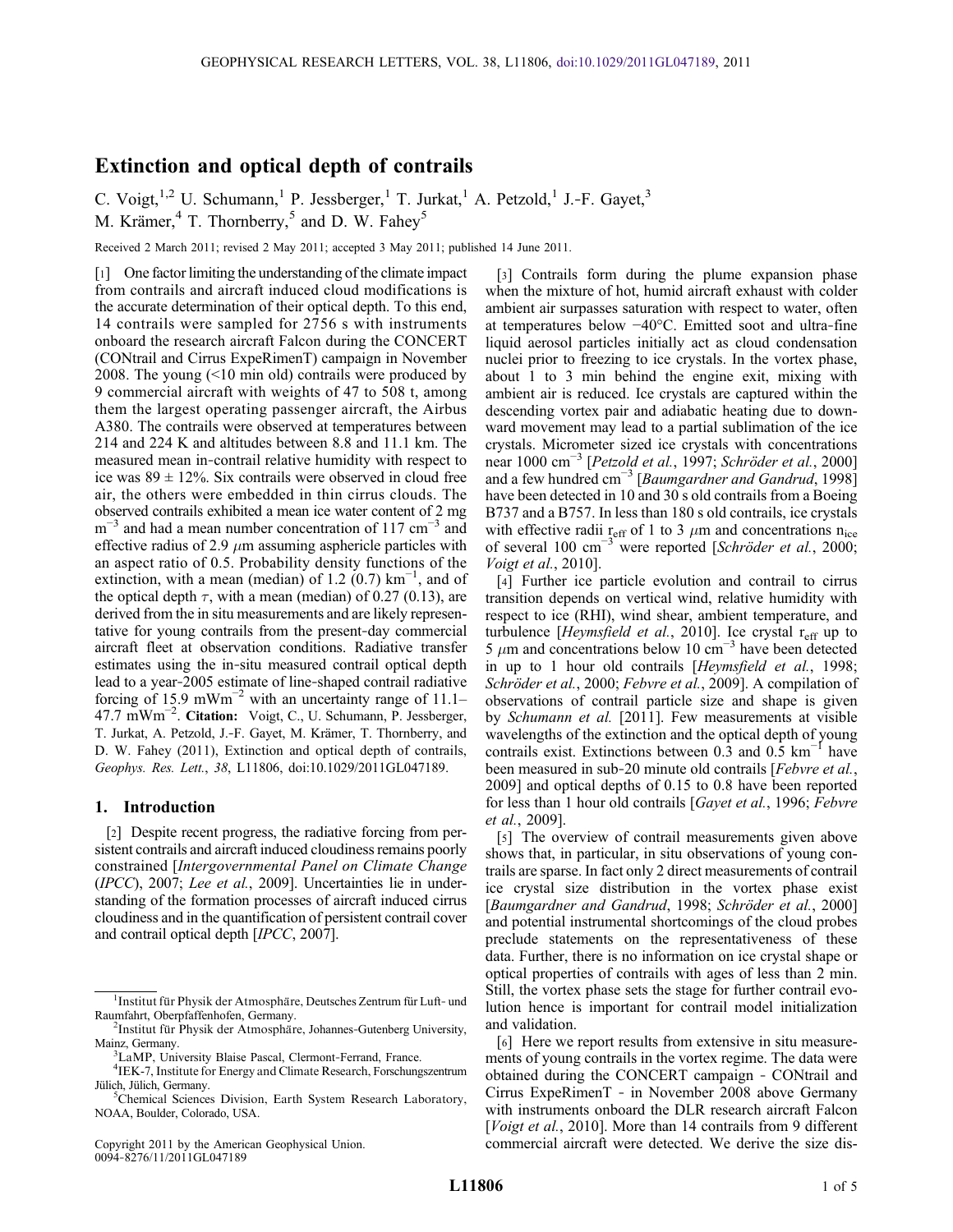

Figure 1. Probing contrails from two A340 aircraft on 19 November 2008 above Germany, photo taken from the cockpit of the DLR‐Falcon.

tribution, the ice water content (IWC) and probability density functions (PDF) of contrail extinction and optical depth typical for the present‐day aircraft fleet and quantify related uncertainties. The measured contrail optical depth is used in radiative transfer calculations to estimate line‐shaped contrail radiative forcing.

## 2. Particle Instrumentation

[7] We base our study on data obtained during the CONCERT campaign with the forward scattering spectrometer probe FSSP‐ 300 mounted in the right wing station of the DLR research aircraft Falcon 20E [Petzold et al., 1997; Schröder et al., 2000; Voigt et al., 2010]. In the instrument, the amount of light scattered by a single particle in forward directions is converted into particle size, which is resolved into an array of 31 channels. In the current study channels 30 and 31 are excluded because of instrumental noise and channels 10–14, 15–16, 17–18, 19–21, 22–23, 24–25, 26–29 are grouped according to ambiguities in the probe response function derived from T-matrix calculations. Best agreement with the scattering phase function measured with a polar nephelometer [Gayet et al., 1996] was achieved assuming aspherical particles with an aspect ratio of 0.5 composed of ice with a refractive index of 1.31.

### 3. Aircraft and Contrail Overview

[8] Fourteen contrails from nine different aircraft including an A380‐841, a B767, an A340‐642, an A340‐311 (Figure 1), an A330‐243, a B737‐500, an A320, a CRJ‐200 and an A319‐111 were probed during the CONCERT campaign, whereby some of the contrails were repeatedly measured. Table 1 gives an overview of aircraft and contrail properties. The contrails were measured on 4 flights on 17 and 19 November 2008 at altitudes between 8.8 to 11.1 km and temperatures of 214 to 224 K. The contrails were identified from simultaneous increases in the NO mixing ratio above 0.2 nmol mol<sup>-1</sup> detected with the NOy instrument [Voigt]

Table 1. Overview of 14 Contrails From 9 Different Aircraft Detected on 17 and 19 November 2008 Over Germany<sup>a</sup>

| Contrail Number | Aircraft Type  | ff(Mg/h)       | Weight (Mg)       | FL  | EI NO <sub>x</sub> (g kg <sup>-1</sup> ) | T(K)        | p(hPa)      | $RHI$ $(\%)$ | Age $(s)$  |
|-----------------|----------------|----------------|-------------------|-----|------------------------------------------|-------------|-------------|--------------|------------|
|                 | A340-311       | 2.1            | 240               | 300 | 18.5                                     | 224         | 309         | 84           | $61 - 145$ |
|                 | B737-500       | (1.2)          | $\qquad \qquad =$ | 340 | $\equiv$                                 | 215         | 253         | 85           | $77 - 151$ |
|                 | A340-642       | 2.5            | 342               | 310 | 16.6                                     | 218         | 262         | 90           | $82 - 139$ |
| 4, 5, 7, 9      | A319-111       | $1.2 - 0.9$    | 47                | 350 | $11.2 - 8.7$                             | $220 - 218$ | $240 - 250$ | $80 - 89$    | $63 - 184$ |
| 6,8             | A340-311       | 1.3            | 150               | 350 | 11.6                                     | $217 - 218$ | 243         | 75.94        | $63 - 191$ |
| 10, 11          | B767           | $\overline{a}$ | -                 | 310 | -                                        | 224         | 278         | 92.96        | $66 - 135$ |
| 12              | <b>CRJ-200</b> | (0.5)          | 52                | 328 | (9)                                      | 221         | 263         | 89           | $60 - 110$ |
| 13              | A380-841       | (3.6)          | 508               | 350 | (19.7)                                   | 217         | 244         | 93           | 66–266     |
| 14              | A320           |                |                   | 360 |                                          | 214         | 227         | 97           | 510-566    |

<sup>a</sup>Contrail number, aircraft type, fuel flow per engine (ff), weight, flight level (FL), NO<sub>x</sub> emission index (EI NO<sub>x</sub>), temperature (T), pressure (p), relative humidity with respect to ice (RHI) and contrail age are listed. Values in brackets are estimates.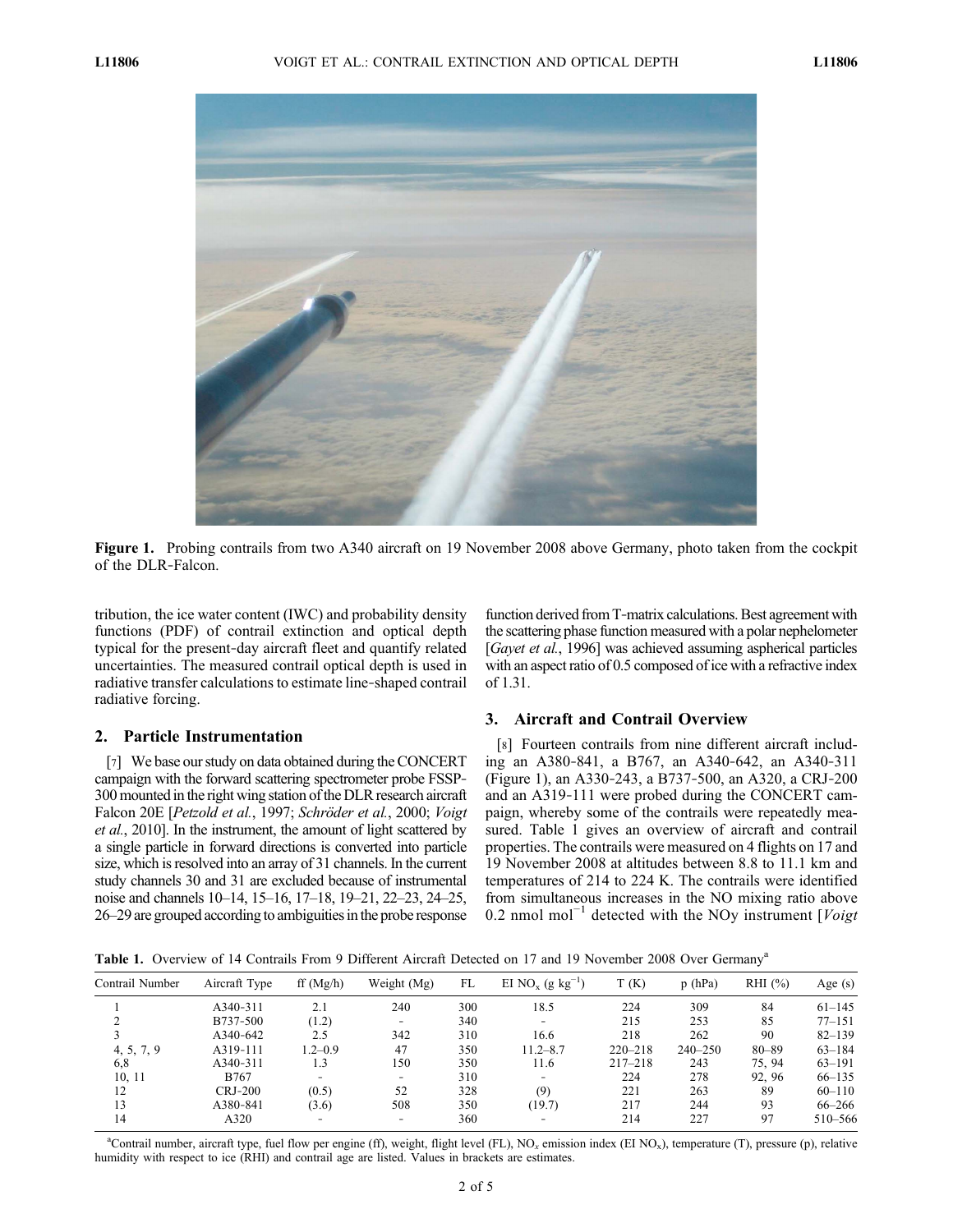

Figure 2. Contrail particle size distribution (solid line) for contrail ages between 55 and 566 s in the size range between 0.39 and 17.7  $\mu$ m averaged over 14 contrail encounters from 9 different aircraft. The lower tail of a cirrus distribution (dashed line) detected in the same size range under similar conditions for 1000 s prior to the encounter of the A380 contrail is shown for reference.

*et al.*, 2006] and the concentration of cloud particles  $(d >$  $3 \mu m$ ) > 0 cm<sup>-3</sup>. The contrail age was derived from the distance of the contrail‐producing aircraft and the Falcon taking into account the contrail drift with the wind speed and direction measured by the Falcon. The contrails were observed at 9 to 160 km distance to the contrail‐producing aircraft, corresponding to contrail ages of 55 to 566 s. The contrail sampling strategy is described in detail by *Voigt et al.* [2010].

[9] The mean RHI detected within contrails with the Lyman- $\alpha$  hygrometer FISH [Schiller et al., 2008; Kübbeler *et al.*, 2010] was 89 ( $\pm$ 11) %. The frost point sensor (CR2) onboard the Falcon [Voigt et al., 2010] also measured on average 89  $(\pm 12)$  % RHI. In each contrail the mean RHI ranged between 81 and 96% and one contrail (A340‐311) was detected at 75% RHI. In the vortex phase, the dynamics are largely influenced by the downward motion of the vortex pair and adiabatic warming can explain subsaturation in contrails. In addition, inmixing of ice subsaturated ambient air might contribute to the observed in‐contrail ice subsaturation. Six of the contrails were detected in clear sky (with particle number densities <0.001 cm−<sup>3</sup> derived from FSSP data with  $d > 3$   $\mu$ m), while 8 contrails were detected within optically thin natural cirrus clouds.

### 4. Size Distribution, IWC, Extinction and Optical Depth of Contrails

[10] Figure 2 shows the mean particle size distribution from 14 contrail samplings using 2756 s of FSSP‐300 data. Also shown for reference is FSSP particle size distribution detected in an optically thin cirrus cloud on 19 November 2008 immediately prior to entering the contrail from the A380 to investigate the effect of particle shattering on protruding probe inlets. The cirrus cloud contributes less than 1% to the number, surface and volume distribution detected in contrails, ruling out a significant interference from particle shattering. In addition, we observe no significant difference in the particle size range from 0.39 to 11.6  $\mu$ m between in-cirrus and out‐of‐cirrus contrail observations. Comparisons to particle size distributions measured in a 30 s old contrail from a B757 [Baumgardner and Gandrud, 1998] and to 1 and 5 min old contrails from an A300 and a B373 [Schröder et al., 2000], suggest these data are not significantly disturbed by instrumental artifacts either.

[11] We calculate the effective radius,  $r_{\text{eff}}$ , from the particle size distribution using  $r_{\text{eff}} = (3/4)$  V/A, where V is the total particle volume and A is the total projected particle crosssection [Schumann et al., 2011].  $r_{\text{eff}}$  is 2.9  $\mu$ m for the mean contrail size distribution, with 50% of the individual  $r_{\text{eff}}$ ranging between 2.1 and 3.8  $\mu$ m. Number densities in the  $0.39 < d < 17.7 \mu m$  size range are between 0.2 and 578 cm<sup>-3</sup> with an average of 117 cm<sup>-3</sup> for 1 to 10 min old contrails.

[12] In addition, we derive the ice water content from the FSSP volume distribution (Figure 3), the positive standard deviation is also shown. There is no clear temperature trend detectable at conditions near and below ice saturation. The mean IWC of 2 mg m<sup>-3</sup> (8 ppmv, equivalent to 10% RHI) in the temperature range 214 to 224 K agrees with a parametrization by Schumann [2002]. The IWC parametrization by Heymsfield et al. [2010] for ambient RHI of 100.1% and 140% bound the CONCERT observations although the contrails were observed at a mean RHI of  $89 \pm 12\%$ . Further, we investigate the contribution of water produced by kerosine burning in the engines to the contrail IWC. Assuming similar dilution of  $NO<sub>x</sub>$  and water vapor emissions, we derive the maximum  $H_2O$  engine contribution to the contrail IWC by multiplying the ratio of the  $H_2O$  (1230 g/kg) and the  $NO<sub>x</sub>$  (13 g/kg) emission index with the measured  $NO<sub>x</sub>$  mixing ratio taking into account the different molecular weights of the two species. On average, the engines contribute a significant amount of 0.36 mg m<sup>-3</sup> (1.4 ppmv or ~18%) to our contrail IWC.

[13] We calculate the extinction coefficient from the integral over the projected particle cross section multiplied with the size dependent extinction efficiency at visible wavelengths (550 nm). A mean (median) extinction of  $1.2 (0.7)$  km<sup>-1</sup> shown in Figure 4 has been measured in the contrails. The extinction derived from the FSSP agrees well with the mean extinction of 1.2 (median 0.9)  $km^{-1}$  detected with the polar nephelometer [Gayet et al., 1996]. Differences may be related to different instrument sensitivities for small or large particles. The vertical



Figure 3. Temperature dependence of the ice water content of 14 young contrails from 9 different aircraft detected at  $89 \pm 12\%$  RHI. Open dots are 1 K bin means, error bars indicate one standard deviation in plus direction. The contrail IWC calculated from Schumann, 2002 (solid line), and Heymsfield et al. [2010] for RHI of 100.1% (dashed line) and 140% (dotted line) are shown for reference.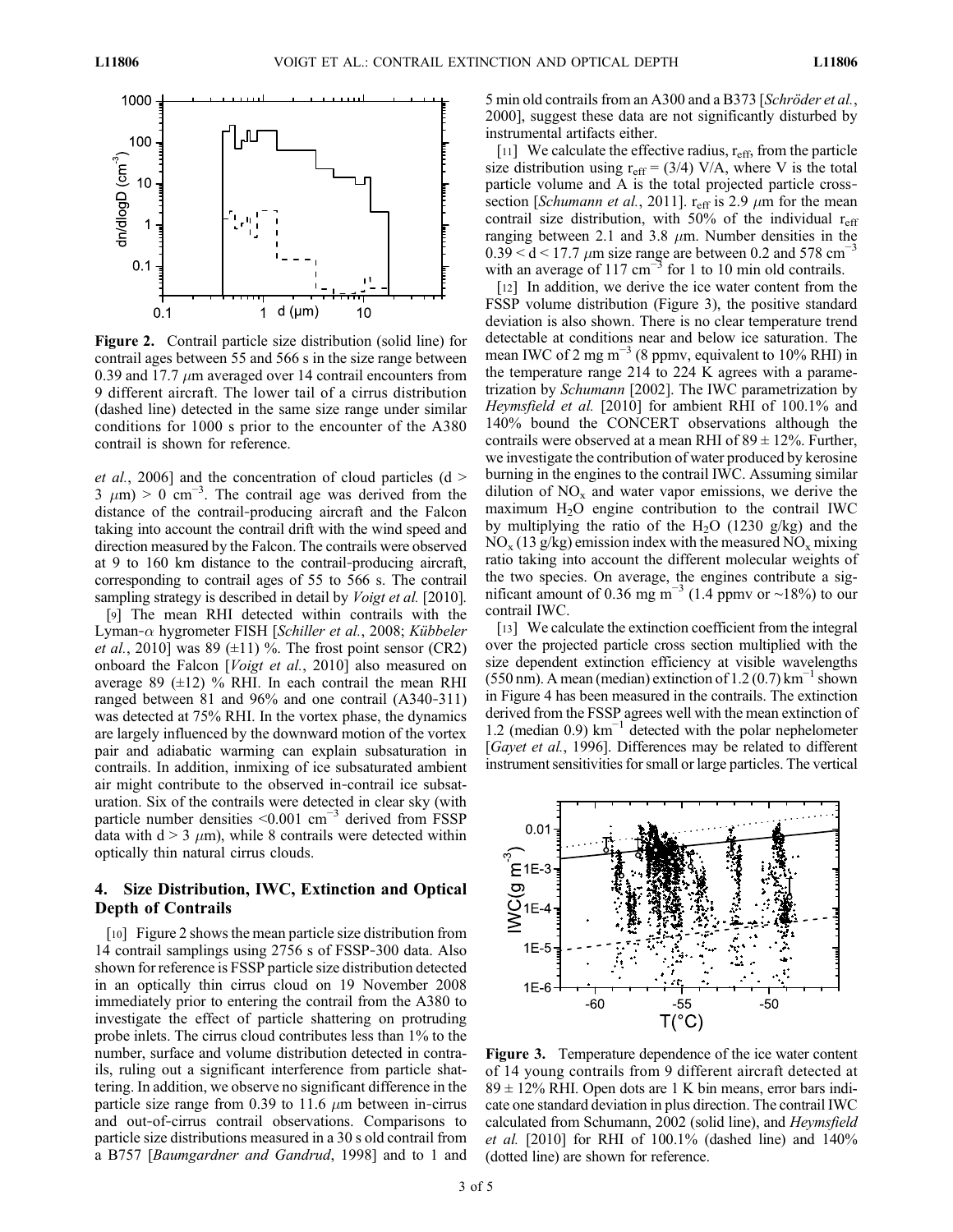

Figure 4. Normalized probability distributions of the extinction measured with the FSSP (solid circles) and the polar nephelometer (open circles), the optical depth and the ice water content from 2756 s of observations of 14 contrails from 9 different aircraft. A B‐Spline is fitted to the data.

contrail depth for the individual aircraft has been calculated using dynamic vortex simulations by *Holzäpfel* [2006]. Typical values are 290 m for the A380, 210 m for the A340‐300 and 120 m for the A319. The calculated contrail depths have in 3 cases been compared to the observations and agree within  $\pm 20\%$ .

[14] By multiplying the extinction with the calculated contrail depth we derive contrail optical depth  $\tau$ . The normalized probability distribution of  $\tau$  for the observed aircraft fleet is shown in Figure 4. The  $\tau$  distribution has a mean (median) of 0.27 (0.13). Increasing the lower  $\tau$  limit from 0.0001 to 0.01 leads to a mean (median)  $\tau$  of 0.32 (0.18). A further increase in the detection threshold to 0.05 results in a mean  $\tau$  of 0.41 (0.25).  $\tau$  of 0.15 and 0.25 have been derived in two 10 and 20 min old Embraer‐170 contrails [Febvre *et al.*, 2009] and  $\tau$  of 0.8 has been measured in a less than an hour old contrail [Gayet et al., 1996].

### 5. Radiative Forcing From Line‐Shaped Contrails

[15] One of the large uncertainties in the estimate of line– shaped contrail radiative forcing (CRF) is their optical depth. Year-2000 CRF calculations summarized by *IPCC* [2007] yield a mean CRF of 10 mWm<sup>-2</sup> (range 6–15 mWm<sup>-2</sup>). The upper limit of 15 mWm<sup>-2</sup> [*Myhre and Stordal*, 2001] has been derived for a fixed  $\tau$  of 0.3. The lower limit CRF of 6 mWm−<sup>2</sup> [Marquart et al., 2003] has been revisited recently and corrected to 20 mWm<sup>-2</sup> caused by a calibration error, increased  $\tau$  (mean 0.13) and the trend in airtraffic [Kärcher] et al., 2010]. Sensitivity studies of CRF are given by Frömming et al. [2011].

[16] Here we use the mean  $\tau$  derived from an extensive in‐situ dataset of contrail observations to estimate the radiative impact from linear persistent contrails. Under the assumption that the mean contrail  $\tau$  measured above western Europe under certain meteorological conditions was globally representative and that CRF is roughly proportional to  $\tau$  for low  $\tau$  [IPCC, 2007], we scale Myhre and Stordal's [2001] CRF linearly to our observed  $\tau$  of 0.27. This results in a year-2000 CRF of 13.5 mWm<sup>-2</sup>. An 18% increase in CRF within the years 2000 to 2005 [Lee et al., 2009] then leads to a year-2005 CRF of 15.9 m $\text{Wm}^{-2}$ .

[17] We now discuss the uncertainties in our estimated CRF. Instrumental uncertainties of  $\pm 30\%$  in the FSSP-300 data can linearly be converted into a CRF range. The  $\tau$  has been measured in slightly ice subsaturated air (mean RHI  $89 \pm 12\%$ ). Contrail formation at higher ice supersaturation will result in larger ice crystal surface areas and contrail optical depths. Further, the observed contrails had ages of less than 10 min, hence the evolution of individual contrails will depend on ambient conditions, particularly on RHI, T and wind fields. Kärcher et al. [2009] calculate the distribution of contrail properties for a typical range of meteorological conditions. Averaged over 4‐hour contrail evolution they derive a mean contrail optical depth of 0.2 (their case FULL), varying between 0.05 and 0.5 for cases related to low (∼5%) and high (∼25%) ice supersaturation. Here, we use a factor of 3 in CRF to include the effects of contrail evolution, higher mean RHI and instrumental uncertainties and determine the CRF range 11.1–47.7 mWm<sup>-2</sup> for the year 2005  $(9.5-40.5 \text{ mWm}^{-2} \text{ for } 2000)$ .

### 6. Discussion and Outlook

[18] Extensive in‐situ measurements of young contrails performed during the CONCERT campaign 2008 build the base for a robust investigation of microphysical and optical contrail properties such as particle size distribution, IWC, extinction and optical depth and their variability. Our observations extend the limited existing contrail data set to a wide range of aircraft types and to low ice saturation ratios. For the first time we present shape information for ice crystals in young contrails. Unlike previous assumptions, the scattering phase function suggests the dominance of aspherical particles in young contrails. Further investigations of the evolution of particle shape in ageing contrails are required.

[19] We probed 7 contrails from heavy aircraft (weight 150–508 t) and 7 contrails from lighter aircraft (∼50 t). Although this aircraft statistics is naturally limited, we may speculate that our measured aircraft likely represent the present‐day aircraft fleet. Under the assumption that the experimentally derived mean  $\tau$  of 0.27 was globally representative, the year–2000 linear contrail radiative forcing of 13.5 mWm<sup>-1</sup> confirms the previous mean estimate of 10 mWm<sup> $-2$ </sup> [IPCC, 2007] with a tendency towards higher values. Our year‐2005 CRF of 15.9 mWm<sup>-2</sup> is within the range but on the high side of the CRF estimate of 11.8 mWm<sup>-2</sup> by Lee et al. [2009]. Given